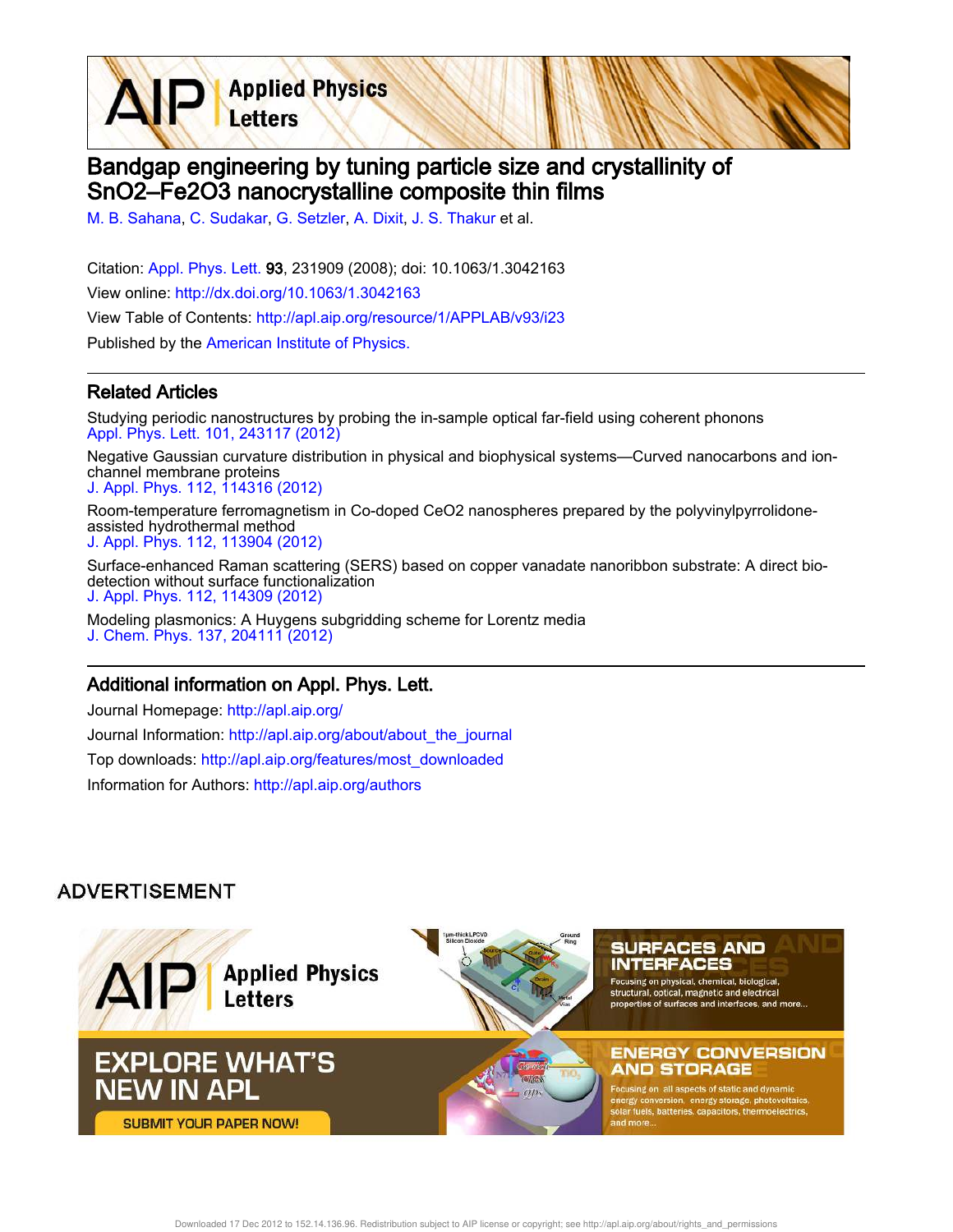## **Bandgap engineering by tuning particle size and crystallinity of SnO<sup>2</sup> –Fe2O<sup>3</sup> nanocrystalline composite thin films**

M. B. Sahana,<sup>1</sup> C. Sudakar,<sup>1,a)</sup> G. Setzler,<sup>1</sup> A. Dixit,<sup>1</sup> J. S. Thakur,<sup>1</sup> G. Lawes,<sup>1</sup> R. Naik,<sup>1</sup> V. M. Naik, $^2$  and P. P. Vaishnava $^3$ 

<sup>1</sup>*Department of Physics and Astronomy, Wayne State University, Detroit, Michigan 48201, USA* <sup>2</sup>*Department of Natural Sciences, University of Michigan-Dearborn, Dearborn, Michigan 48128, USA* <sup>3</sup>*Department of Physics, Kettering University, Flint, Michigan 48504, USA*

Received 23 October 2008; accepted 13 November 2008; published online 11 December 2008-

We report the structural and optical properties of  $xSnO<sub>2</sub> - yFe<sub>2</sub>O<sub>3</sub>$  nanocrystalline composite thin films.  $SnO<sub>2</sub>$  and  $Fe<sub>2</sub>O<sub>3</sub>$  exhibit strong phase separation instability and their particle size and crystallinity are tunable by changing their composition and annealing temperature. The bandgap for these composites continuously increases from 2.3 to 3.89 eV. We discuss the increasing bandgap values in terms of the quantum confinement effect manifested by the decreasing size of  $Fe<sub>2</sub>O<sub>3</sub>$ crystallites. The method provides a generic approach for the tuning of the bandgap in nanocomposite systems. © 2008 American Institute of Physics. [DOI: 10.1063/1.3042163]

Understanding the interplay between the nanoscale structure and optical properties of semiconductors (SC) is essential for incorporating these systems into technological applications that require tunable energy gaps, including solar  $\text{cells}^1$  and optoelectronic devices.<sup>2</sup> Thin films of nanocrystalline heterogeneous composites consisting of SC particles are promising materials for these applications as they offer considerable flexibility in tuning the properties. The material properties of nanostructured composites often differ from the individual bulk components because of strong surface interactions and the quantum confinement effects.

The bandgap is one of the fundamental properties exploited in many technological applications, and for some materials it can be tuned by alloying. A number of oxide alloys, such as MgZnO and CdZnO, $3$  have been studied to understand how the alloying composition affects the optical bandgap. The phase segregation generally observed in many of these materials has a negative impact on the ability to controllably tune the bandgap by alloying. Recently Khoshman *et al.*<sup>4</sup> obtained bandgap tunability in Be*x*Zn*y*O nanocomposite over a large energy range by minimizing the lattice mismatch effects in their amorphous alloy phases. Alternatively, in nanocrystallites the desired values of the bandgap<sup>5</sup> can be modified by quantum confinement effects by varying the size of these nanocrystallites. Though several studies reported on the bandgap tunability of particles by decreasing their size, investigations on composite nanocrystalline materials are sparse.

Materials with tunable bandgap are appropriate for photovoltaic and photocatalytic applications.  $\alpha$ -Fe<sub>2</sub>O<sub>3</sub>, an *n*-type SC with a bandgap  $E<sub>g</sub>$  of 2.2 eV, is promising as a photoelectrode for efficient conversion of solar energy<sup>6</sup> and also as gas sensors and catalysts.<sup>7,8</sup> Likewise  $SnO<sub>2</sub>$  is a *n*-type wide bandgap SC with a *E<sup>g</sup>* of 3.7 eV and has been a widely studied oxide material for a number of applications including optoelectronic devices, gas sensors, photocatalysts, and electrodes.<sup>9</sup> However, the composite oxide  $\alpha$ -Fe<sub>2</sub>O<sub>3</sub>–SnO<sub>2</sub> system, which has a high sensitivity to CH<sub>4</sub> and  $C_2H_5OH$  (Ref. 10) and potential for bandgap tunability,

has not been studied in detail for optical and electronic applications.

In this paper we report the fabrication of heterogeneous nanocomposites thin films of  $SnO_2-Fe_2O_3$  starting from a homogeneously mixed precursor solution. We found that  $SnO<sub>2</sub>$  and Fe<sub>2</sub>O<sub>3</sub> phases are completely immiscible. The particle size of the  $SnO<sub>2</sub>$  and  $Fe<sub>2</sub>O<sub>3</sub>$  phases can be controlled by tuning the composition and postdeposition annealing conditions. Our studies establish that the bandgap in these composite materials can be tuned from the  $SnO<sub>2</sub>$  bandgap (3.89)  $eV$ ) to the Fe<sub>2</sub>O<sub>3</sub> bandgap (2.3 eV) by modifying the particle size and crystallinity of the  $Fe<sub>2</sub>O<sub>3</sub>$  phase. We find that the observed particle size dependent bandgap tunability is related to quantum confinement effects.

 $xSnO<sub>2</sub>-yFe<sub>2</sub>O<sub>3</sub>$  thin films  $(0.5-1 \mu m)$  having a range of compositions  $(x=0-1, y=(1-x)/2)$  were prepared by spin coating of metal-organic precursors.<sup>11</sup> The thin films were deposited on single crystal sapphire (006) substrates and annealed in air at 600 °C. The crystal structure and composition of these films were determined using x-ray diffraction (XRD). The XRD patterns of pure  $SnO<sub>2</sub>$  show broad reflections consistent with crystalline nanoparticles [Fig. 1(a)]. For  $x\text{SnO}_2 - y\text{Fe}_2\text{O}_3$  thin films with  $x=0.8$  to 0.6, the XRD patterns show only peaks consistent with the  $SnO<sub>2</sub>$ phase with no indication of any secondary  $Fe<sub>2</sub>O<sub>3</sub>$  structure or any impurity phases. However, the  $SnO<sub>2</sub>$  reflections broaden with increasing Fe concentration and at  $x=0.4$  the film is completely x-ray amorphous. With further increase in Fe in  $xSnO<sub>2</sub> - yFe<sub>2</sub>O<sub>3</sub>$  ( $x=0.2$ ) the XRD shows only Fe<sub>2</sub>O<sub>3</sub> peaks with no  $SnO<sub>2</sub>$  reflections. Pure  $Fe<sub>2</sub>O<sub>3</sub>$  thin films were highly oriented along the *c*-axis. The particle size of the  $SnO<sub>2</sub>$  estimated using the Scherrer equation is  $\sim$  10 nm for pure SnO<sub>2</sub> and decreases to  $\sim$ 2 nm for the *x*=0.4 sample. Pure Fe<sub>2</sub>O<sub>3</sub> and the  $xSnO<sub>2</sub> - yFe<sub>2</sub>O<sub>3</sub>$  ( $x=0.2$ ) film show iron oxide particle sizes of  $\geq$  30 nm. From these XRD studies we find that the particle size is strongly influenced by the ratio of Sn and Fe in the composite but find no evidence for any crystalline secondary phases other than  $SnO<sub>2</sub>$  and  $Fe<sub>2</sub>O<sub>3</sub>$ .

In order to more carefully examine the composition of these samples, we recorded Raman spectra of the  $xSnO<sub>2</sub> - yFe<sub>2</sub>O<sub>3</sub>$  samples to analyze the phase content [Fig. 1(b)]. Pure SnO<sub>2</sub> shows broad  $A_{1g}$  peak at 634 cm<sup>-1</sup> and a

a)Author to whom correspondence should be addressed. Electronic mail: csudakar@gmail.com.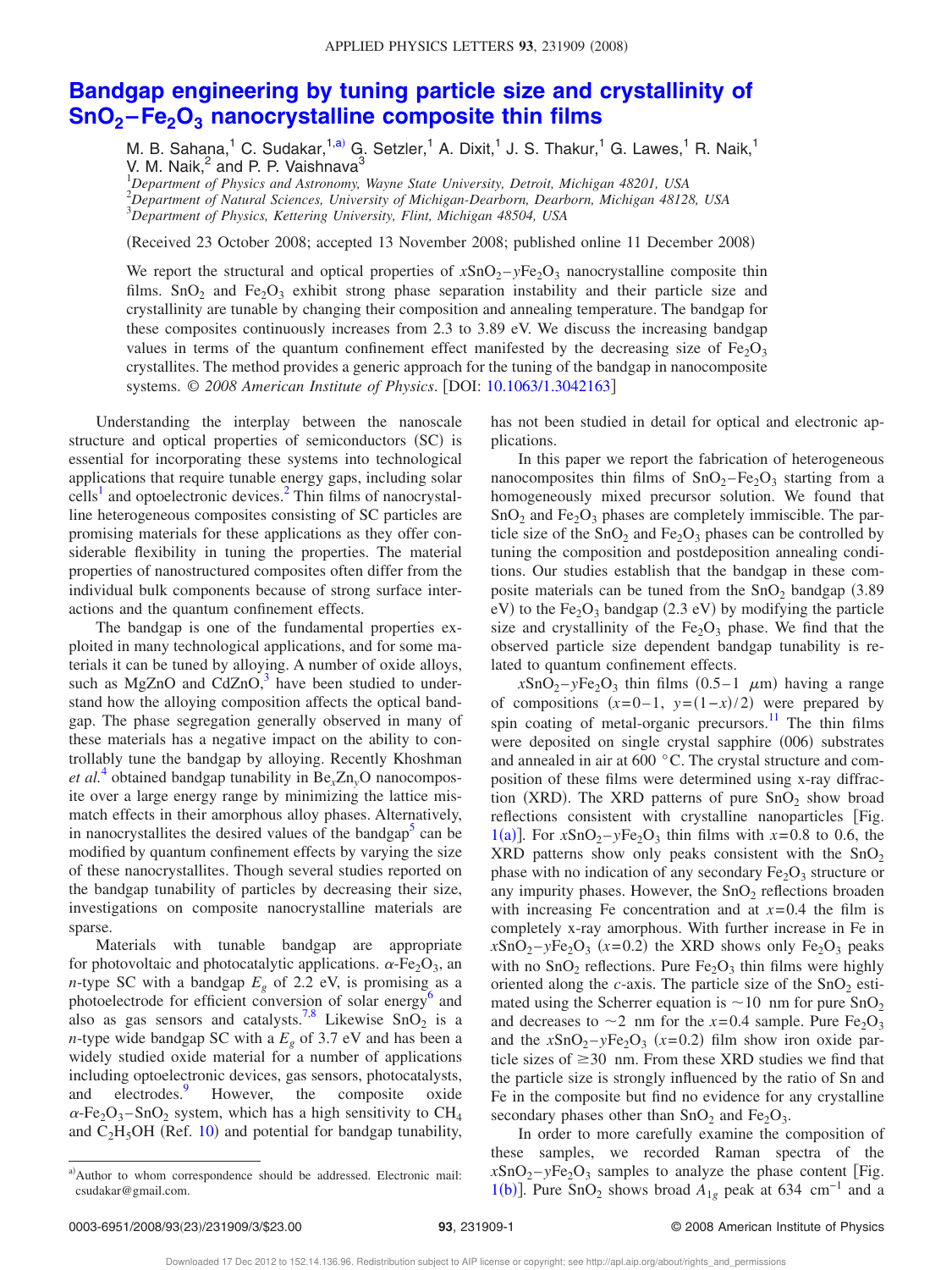

FIG. 1. (a) XRD of  $xSnO_2 - yFe_2O_3$  ( $x=0$  to 1) thin films. The *(hkl)* reflections for  $x=1$  correspond to pure SnO<sub>2</sub>. Fe<sub>2</sub>O<sub>3</sub> (hkl) reflections are shown for  $x=0.2$  and 0. (b) Raman spectra of  $xSnO_2 - yFe_2O_3$  ( $x=0$  to 1) thin films. The Raman modes for  $SnO<sub>2</sub>$  and  $Fe<sub>2</sub>O<sub>3</sub>$  are shown for  $x=1$  and  $x=0$  respectively. \* marked peaks are due to sapphire substrate.

weak  $B_{2g}$  peak at 773 cm<sup>-1,12</sup> The spectra also exhibit a broadband around 550 cm−1 related to some oxygen deficient disordered surface modes.<sup>12</sup> There are also clear bands at 250 and 300 cm−1, which are attributed to surface defect modes. The Raman signal from  $SnO<sub>2</sub>$  is weak compared to the  $Fe<sub>2</sub>O<sub>3</sub>$  phase. Therefore, even a small amount of  $Fe<sub>2</sub>O<sub>3</sub>$  in the  $xSnO<sub>2</sub> - yFe<sub>2</sub>O<sub>3</sub>$  films can be easily detected from the Raman spectra. For all samples containing Fe  $(x=0.8 \text{ to } 0)$ , we observe that the expected phonon modes of  $Fe<sub>2</sub>O<sub>3</sub>$  have good agreement with previous studies,<sup>13</sup> with no additional new modes observed. The *A*<sub>1*g*</sub> modes at 224 and 496 cm<sup>−1</sup> and  $E_g$  modes at 243, 293, 298, 413, and 609 cm<sup>-1</sup> are marked in Fig.  $1(b)$ . We conclude that hematite is present as a secondary phase in all samples containing Fe.

The microstructure of samples annealed at 600 °C was examined by transmission electron microscopy (TEM) and high-resolution TEM (HRTEM) to determine the particle size and distribution of the  $SnO<sub>2</sub>$  and  $Fe<sub>2</sub>O<sub>3</sub>$  phases. Typical HRTEM micrographs for  $xSnO<sub>2</sub> - yFe<sub>2</sub>O<sub>3</sub>$  with  $x=1, 0.6, 0.4$ , and 0.2 are shown in Fig. 2. Pure  $SnO<sub>2</sub>(x=0)$  has an average particle size around 10–15 nm, consistent with the estimate from the XRD data. The  $xSnO<sub>2</sub> - yFe<sub>2</sub>O<sub>3</sub>$  ( $x=0.8$  to 0) films clearly exhibit a composite microstructure. At *x*= 0.6 we observe that the  $SnO<sub>2</sub>$  particles have a size of around 3–5 nm and that these particles are uniformly coated with an amorphous phase of  $Fe<sub>2</sub>O<sub>3</sub>$  [Fig. 2(b) and inset]. At intermediate Fe concentrations,  $x=0.4$ , both the SnO<sub>2</sub> and Fe<sub>2</sub>O<sub>3</sub> phases have particle sizes of only 1–2 nm and appear to be highly disordered. Typical regions consisting of a mixture of  $SnO<sub>2</sub>$ and  $Fe<sub>2</sub>O<sub>3</sub>$  structures are marked in Fig. 2(c), and the HR-TEM images from typical regions showing the unique symmetry of  $SnO<sub>2</sub>$  and  $Fe<sub>2</sub>O<sub>3</sub>$  are shown in the inset of Fig. 2(c). For higher Fe concentrations,  $Fe<sub>2</sub>O<sub>3</sub>$  crystallites of  $\sim$ 20–30 nm are formed with the SnO<sub>2</sub> phase present in a crystalline or amorphous form on the surface of these  $Fe<sub>2</sub>O<sub>3</sub>$ nanoparticles [Fig.  $2(d)$ ]. The energy dispersive x-ray spectroscopy analysis on the crystal shown in Fig.  $3(d)$  shows  $SnO<sub>2</sub>$  rich surface and the interior is completely comprised of  $Fe<sub>2</sub>O<sub>3</sub>$  (not shown). This analysis suggests that the largest nanoparticles are present in pure films, with increasing heterogeneity leading to a reduction in their characteristic size.



FIG. 2. TEM images of  $xSnO_2 - yFe_2O_3$  for (a)  $x=1$ , (b)  $x=0.6$ , (c)  $x=0.4$ , and (d)  $x=0.2$ . Insets: HRTEM images of (a) one  $SnO<sub>2</sub>$  crystallite. (b) (100) oriented SnO<sub>2</sub> nanoparticle coated with  $Fe<sub>2</sub>O<sub>3</sub>$ . (c) (-123) and (100) oriented  $Fe<sub>2</sub>O<sub>3</sub>$  and  $SnO<sub>2</sub>$  nanocrystallites, respectively, are shown from regions marked with circle. (d)  $Fe<sub>2</sub>O<sub>3</sub>$  crystallite with poor crystalline SnO<sub>2</sub> coating is shown.

The TEM studies confirm that the films consist of an immiscible composition of the two phases at the nanoscale.

We studied the optical properties of these composite films to investigate how the nanostructure affects the optical characteristics of these SC composites. Transmittance spectra of  $xSnO<sub>2</sub> - yFe<sub>2</sub>O<sub>3</sub>$  films were measured at room temperature using an ultraviolet-visible spectrometer. We find that the absorption edge is redshifted with increasing  $Fe<sub>2</sub>O<sub>3</sub>$  content in  $\text{SnO}_2$  (supplementary Fig. A).<sup>14</sup> In order to estimate the bandgap  $(E_g)$ , we fit a straight line to the  $\alpha^2$  versus energy curve, assuming  $\alpha^2 \propto (h\nu - E_g)$ , where  $\alpha$  is the absorption coefficient and  $h\nu$  is the photon energy [Fig. 3(a)]. The bandgap decreases rapidly from 3.89 to 3.11 eV with the initial increase in Fe concentration to 20%, and it continues to decrease more slowly as the Fe content is increased. These optical measurements show that the bandgap of nanostructured films can be controllably varied from 3.89 to 2.2 eV by changing the Fe concentration in  $SnO<sub>2</sub>$ . We note that the transmission spectrum exhibits only one absorption edge with no discernible shoulder on the lower energy side, indicating an absence of any secondary phase related absorption edges. These results suggest that modifying the nanostructure of composite materials may provide a promising method for



FIG. 3. (Color online) (a)  $(\alpha h \nu)^2$  vs energy plots. (b) The bandgap  $(E_g)$  vs particle size of  $Fe<sub>2</sub>O<sub>3</sub>$  tailored by changing the composition of  $xSnO<sub>2</sub> - yFe<sub>2</sub>O<sub>3</sub>$  (red circles) and by annealing  $0.6SnO<sub>2</sub> - 0.4Fe<sub>2</sub>O<sub>3</sub>$  sample from 600 to 950 °C (blue squares). The theoretical fit for the bandgap change due to confinement effect in  $Fe<sub>2</sub>O<sub>3</sub>$  (see text for details). The error bars for the particle size represents the distribution in the size of the  $Fe<sub>2</sub>O<sub>3</sub>$ particles.